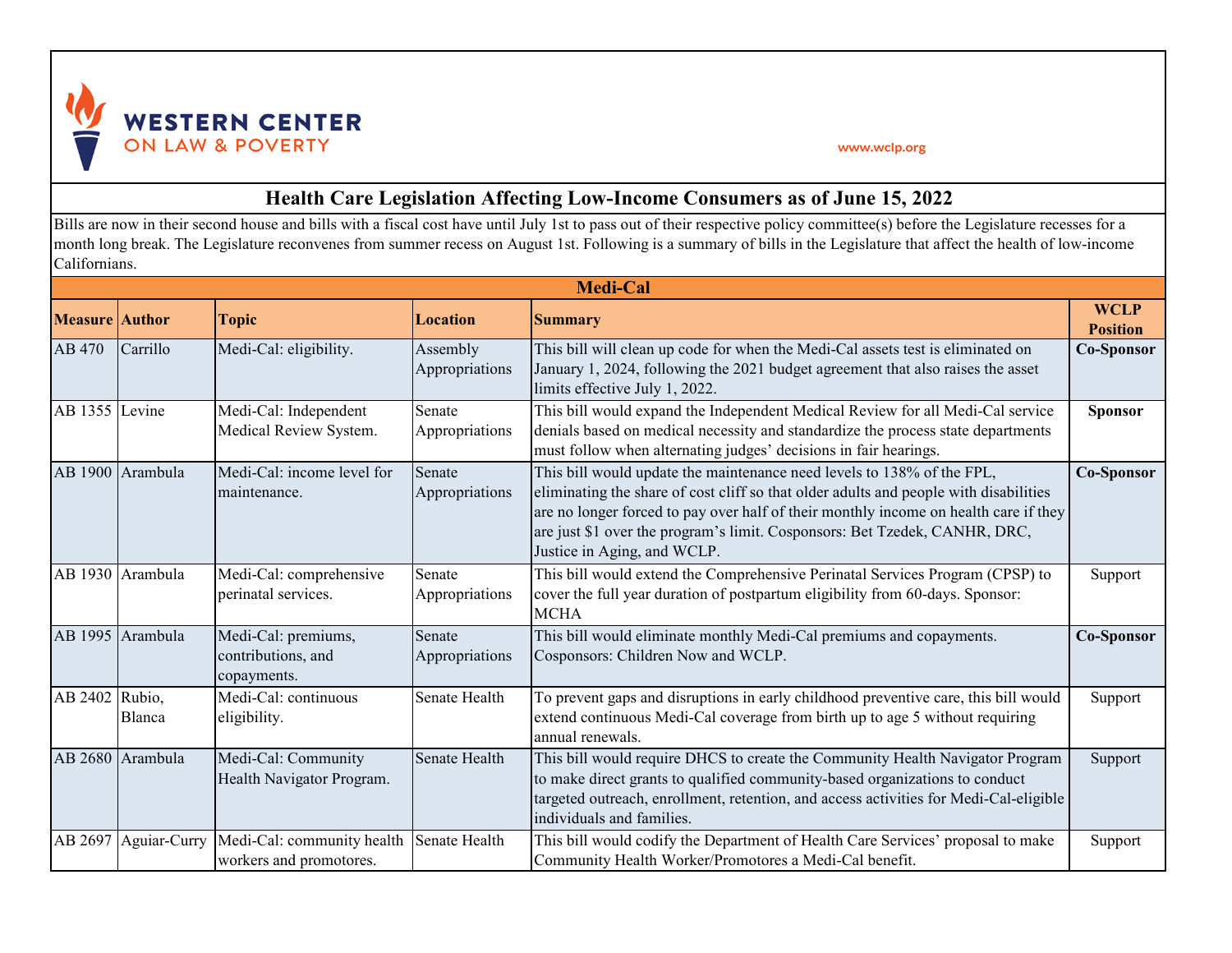Health Care Legislation Affecting Low-Income Consumers as of June 15, 2022

|                       | AB 2724 Arambula | Medi-Cal: alternate health<br>care service plan.                                                          | Senate Health                       | This bill would allow the Department of Health Care Services to enter into direct,<br>no-bid contract with Kaiser.                                                                                                                                                                                                                                                                                                                           |                                |
|-----------------------|------------------|-----------------------------------------------------------------------------------------------------------|-------------------------------------|----------------------------------------------------------------------------------------------------------------------------------------------------------------------------------------------------------------------------------------------------------------------------------------------------------------------------------------------------------------------------------------------------------------------------------------------|--------------------------------|
| AB 2727               | Wood             | Medi-Cal: eligibility.                                                                                    | Senate Floor                        | This bill would update the legislative purpose and intent for the Medi-Cal program.                                                                                                                                                                                                                                                                                                                                                          | Support                        |
| AB 2823 Levine        |                  | Medi-Cal: beneficiary<br>maintenance needs: home<br>upkeep allowance and<br>transitional needs allowance. | Senate<br>Appropriations            | This bill will help low-income persons living in a long-term care facility return<br>home by raising the home upkeep allowance.                                                                                                                                                                                                                                                                                                              | Support                        |
| SB 987                | Portantino       | California Cancer Care<br>Equity Act.                                                                     |                                     | Assembly Health This bill would require Medi-Cal plans to contract with at least one NCI-<br>Designated Comprehensive Cancer Center.                                                                                                                                                                                                                                                                                                         | Support                        |
| SB 1019               | Gonzalez         | Medi-Cal managed care<br>plans: mental health benefits.                                                   | Assembly Health                     | The bill would require Medi-Cal to provide enrollees with information on their<br>mental health benefits, right to timely access to care, and linguistically-relevant<br>resources on how to navigate health care plans; while collecting direct patient<br>experiences to inform the state on how to close racial disparities in mental health.<br>Sponsor: CPEHN                                                                           | Support                        |
| SB 1089               | Wilk             | Medi-Cal: eyeglasses: Prison<br>Industry Authority.                                                       | <b>Assembly Public</b><br>Safety    | This bill would, for purposes of Medi-Cal reimbursement, authorize an optometrist<br>to purchase eyeglasses from a private entity, as an alternative to a purchase of<br>eyeglasses from the Prison Industry Authority. Sponsor: CA Optometric<br>Association                                                                                                                                                                                |                                |
| SB 1180               | Pan              | Medi-Cal: time and distance<br>standards for managed care<br>services.                                    |                                     | Assembly Health This bill would extend the Medi-Cal managed care plan time and distance<br>standards to January 1, 2026, and would require the department to seek input from<br>stakeholders to determine what changes are needed to these provisions.                                                                                                                                                                                       | Support                        |
|                       |                  |                                                                                                           |                                     | <b>Disparities Reduction</b>                                                                                                                                                                                                                                                                                                                                                                                                                 |                                |
| <b>Measure</b> Author |                  | <b>Topic</b>                                                                                              | <b>Location</b>                     | <b>Summary</b>                                                                                                                                                                                                                                                                                                                                                                                                                               | <b>WCLP</b><br><b>Position</b> |
| AB 2199 Wicks         |                  | Birthing Justice for California Senate Health<br>Families Pilot Project.                                  |                                     | This bill would establish the Birthing Justice for California Families Pilot Project<br>to fund doula care to members of communities with adverse birth outcomes who<br>are not eligible for Medi-Cal and individuals who are incarcerated.                                                                                                                                                                                                  | Support                        |
| AB 2521 Santiago      |                  | Transgender, Gender<br>Nonconforming, or Intersex<br>Fund.                                                | Senate Health                       | This bill would rename the Transgender Wellness and Equity Fund to the<br>Transgender, Gender Nonconforming, or Intersex Fund and define the terms<br>transgender, gender nonconforming, and intersex.                                                                                                                                                                                                                                       | Support                        |
| SB 558                | Caballero        | Farmworker Climate<br>Resilience Adaptation<br>Program.                                                   | Assembly<br>Emergency<br>Management | This bill would convene the Farmworker Disaster Relief Planning Taskforce with<br>state and farmworker community advocacy representatives to examine the needs of<br>farmworkers, their families and communities on equitable access to health care,<br>safety net services, protections and other social and economic relief during<br>pandemics and disasters.                                                                             | Support                        |
| SB 923                | Wiener           | Gender-affirming care.                                                                                    |                                     | Assembly Health This bill would improve access to gender affirming care for transgender, gender<br>diverse, and intersex (TGI) people by requiring health plans to make available and<br>update a list of providers who provide gender affirming services and require the<br>Health and Human Services Agency to convene a workgroup to develop quality<br>standards for patient experience to measure cultural competency for TGI patients. | Co-Sponsor                     |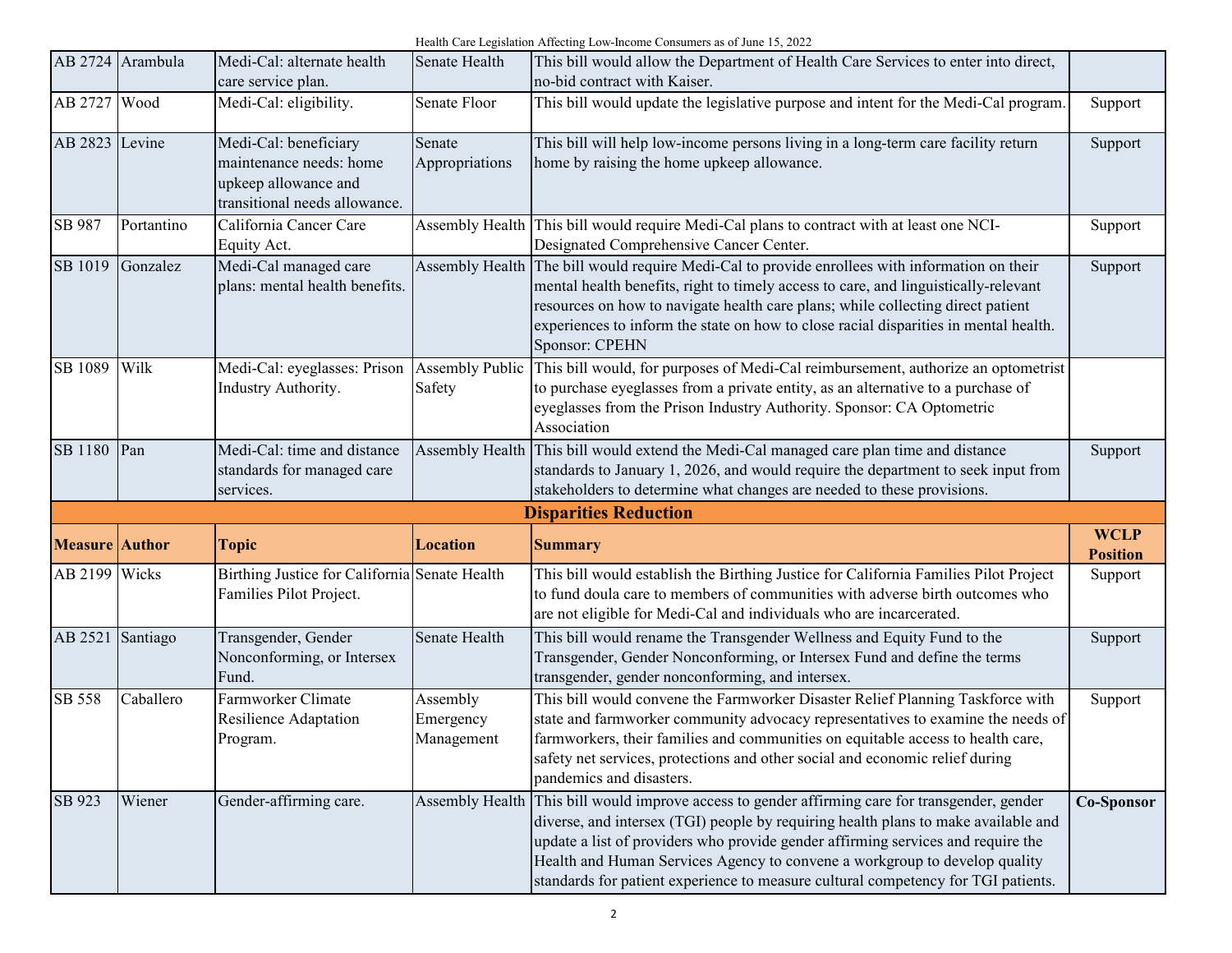## Health Care Legislation Affecting Low-Income Consumers as of June 15, 2022

| <b>Health Coverage</b> |                    |                                                                                          |                                    |                                                                                                                                                                                                                                                                                                                              |                                |  |  |
|------------------------|--------------------|------------------------------------------------------------------------------------------|------------------------------------|------------------------------------------------------------------------------------------------------------------------------------------------------------------------------------------------------------------------------------------------------------------------------------------------------------------------------|--------------------------------|--|--|
| <b>Measure</b> Author  |                    | <b>Topic</b>                                                                             | <b>Location</b>                    | <b>Summary</b>                                                                                                                                                                                                                                                                                                               | <b>WCLP</b><br><b>Position</b> |  |  |
| AB 1878 Wood           |                    | California Health Benefit<br>Exchange: affordability<br>assistance.                      | Senate Health                      | This bill (identical to SB 944 (Pan)) would implement health care affordability<br>assistance through Covered California.                                                                                                                                                                                                    | Support                        |  |  |
| SB 644                 | Leyva              | Health care coverage<br>outreach.                                                        | Assembly Labor<br>& Employment     | Requires EDD to share information with Covered California for outreach to<br>persons applying for or losing unemployment benefits to enroll them in Covered<br>CA or Medi-Cal.                                                                                                                                               | <b>Co-Sponsor</b>              |  |  |
| SB 944                 | Pan                | California Health Benefit<br>Exchange: affordability<br>assistance.                      |                                    | Assembly Health This bill (identical to AB 1878(Wood)) would implement health care affordability<br>assistance through Covered California.                                                                                                                                                                                   | Support                        |  |  |
| SB 967                 | Hertzberg          | Health care coverage: tax<br>returns: information sharing<br>authorization and outreach. | Assembly<br>Revenue &<br>Taxation  | This bill would add a checkmark on state tax forms for people to indicate if they<br>are interested in receiving information about low-cost health care coverage options.                                                                                                                                                    | Support                        |  |  |
|                        | <b>Other</b>       |                                                                                          |                                    |                                                                                                                                                                                                                                                                                                                              |                                |  |  |
| <b>Measure</b> Author  |                    | <b>Topic</b>                                                                             | <b>Location</b>                    | <b>Summary</b>                                                                                                                                                                                                                                                                                                               | <b>WCLP</b><br><b>Position</b> |  |  |
| SB 1338                | Umberg             | Community Assistance,<br>Recovery, and Empowerment<br>(CARE) Court Program.              | Assembly<br>Judiciary              | This bill would establish the CARE Court framework.                                                                                                                                                                                                                                                                          | <b>Oppose</b>                  |  |  |
| AB 1130 Wood           |                    | California Health Care<br>Quality and Affordability<br>Act.                              | Senate Health                      | This bill would establish the Office of Health Care Affordability to analyze the<br>health care market for cost trends, develop data-informed policies for lowering<br>health care costs, set and enforce cost targets, and create a state strategy for<br>controlling the cost of health care for consumers and purchasers. | Support                        |  |  |
|                        | AB 1931 Rivas, Luz | Community water systems:<br>lead pipes.                                                  | Senate<br>Environmental<br>Quality | This bill would require California water agencies to complete full lead service line<br>replacements, cease partial replacements and immediately employ safeguards to<br>ensure that Californians are protected against lead exposure caused by lead service<br>line replacement activity.                                   | Support                        |  |  |
| AB 2080 Wood           |                    | Health Care Consolidation<br>and Contracting Fairness Act<br>of 2022.                    | Senate Health                      | This bill would strengthen and extend the oversight of the California Attorney<br>General and Department of Managed Health Care on health care mergers,<br>acquisitions and other transactions, and also prohibit certain anti-competitive<br>contracting clauses.                                                           | Support                        |  |  |
| AB 2223 Wicks          |                    | Reproductive health.                                                                     | Assembly<br>Judiciary              | This bill would would protect reproductive freedom by ensuring that no one in<br>California will be investigated, prosecuted, or incarcerated for ending a pregnancy<br>or experiencing pregnancy loss.                                                                                                                      | Support                        |  |  |
| AB 2326 Reyes          |                    | Lead poisoning prevention:<br>laboratory reporting.                                      | Senate Judiciary                   | This bill would require demographic information be reported from laboratories<br>when performing blood lead analysis; authorize CDPH to share data with providers<br>and public agencies; and align state blood lead level standards with federal<br>standards.                                                              | Support                        |  |  |